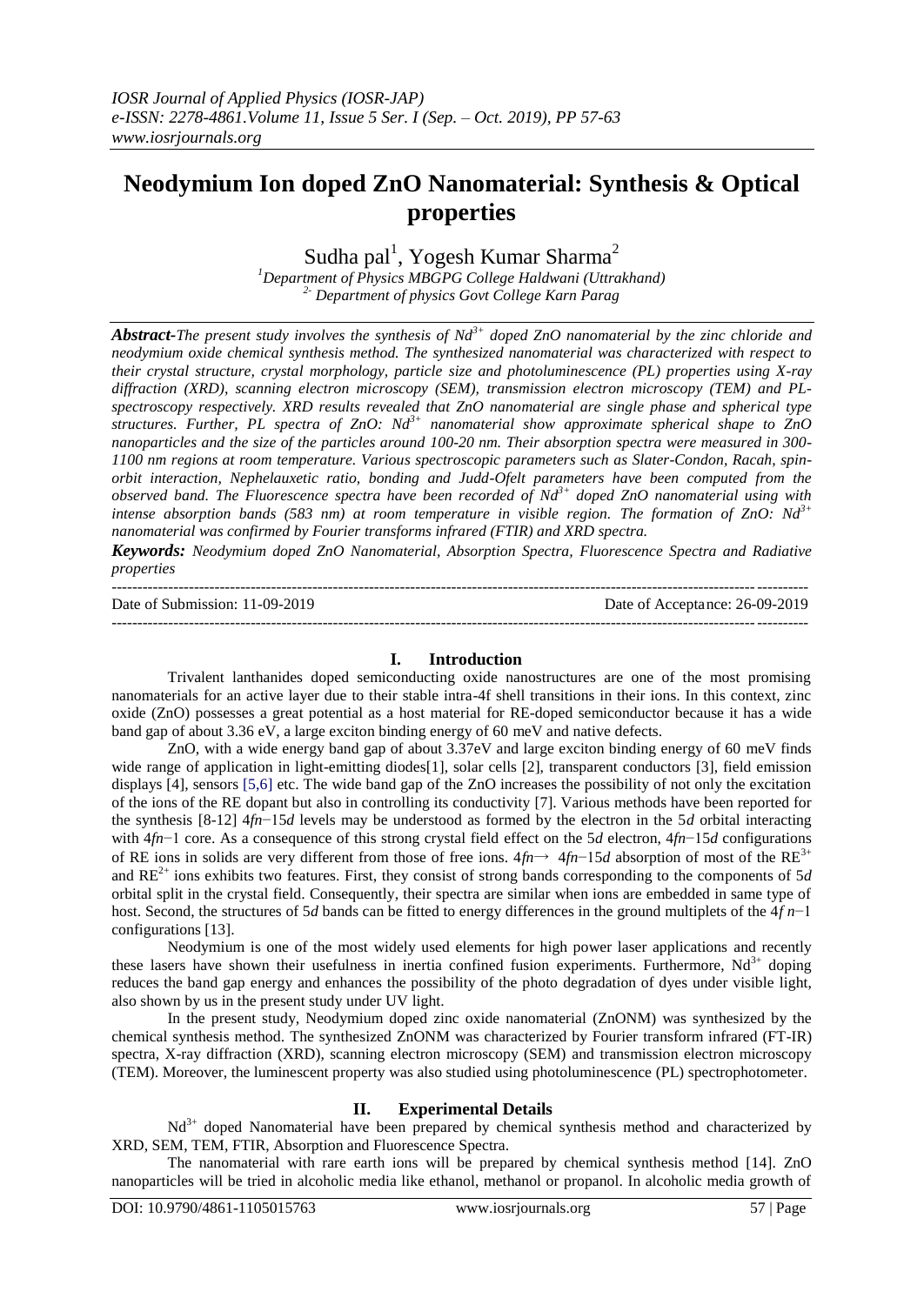oxide particles is slow and controllable [15]. Different solutions will be prepared by dissolving 0.2725 g of ZnCl<sub>2</sub> (10<sup>-1</sup> M, 20 ml), 0.525 g NaOH (10<sup>-1</sup> M, 100 ml) and *X* M glycerol in ethanol. Glycerol slowly added to NaOH solution while it will be continuously stirred. The resulting solution will be stirred for one hour before adding  $ZnCl_2$  and  $Nd^{3+}$  solution to it. After three hours of constant stirring a milky white solution will be obtained. Size selective precipitation will be carried out using acetone as a non-solvent. The precipitate will be washed in methanol and ethanol will be allowed to evaporate at room temperature to obtain doped ZnO nanoparticles in white powder form.

## **III. Results And Discussion**

**X-Ray Diffraction (XRD)** The XRD patterns indicated that RE ions were successfully incorporated into the crystal lattice of ZnO matrix. The XRD results also confirmed the proper hexagonal phase formation and improved crystallinity with increasing dopant concentration. The X-ray diffraction pattern of typical ZnO:  $Nd<sup>3+</sup>$  nanoparticles is given in Fig. 1.It can be noted that all of the diffraction peaks could be well indexed to the Hexagonal Wurtzite crystal structure. In this  $Nd^{3+}$  doped sample, no additional phase was observed, indicating that manganese was successfully doped in the ZnO crystalline lattice. The width of the diffraction lines is broadened because of the small size of the crystallites. The XRD confirmed the proper hexagonal phase formation and improved crystalline with increasing dopant concentration [16]. Almost similar values have also been reported by Yadav [17].

#### **SCANNING ELECTRON MICROSCOPY** [**SEM]**

The SEM image in Fig.2 of  $Nd^{3+}$  doped ZnO nanoparticles prepared by chemical synthesis method at room temperature. The image shows approximate Hexagonal Wurtzite crystal structure of ZnO nanoparticles and the size of the particles around 100-20 nm. Similar type of behavior of  $ZnO$  with  $Pr<sup>3+</sup>$  ion is also observed by Sharma et al for the nanopowder [18].

#### **TRANSMISSION ELECTRON MICROSCOPE (TEM)**

A TEM image of ZnO: Nd<sup>3+</sup> is presented in Fig.2. It can be seen from the figures that the ZnO: Nd<sup>3+</sup> sample occurs through the aggregation of the nanocrystals exhibiting sizes of about 20 nm. Nearly hexagonal shapes for the dark spots in the images indicate that the ZnO nanoparticles are almost hexagonal. These results are also consistent with other rare earth metal ions doped like Gd-doped ZnO Nanomaterial [19]. The particle sizes are in the range of 100-20nm. The HR-TEM patterns consist of dots, which are characteristic of randomly oriented single crystalline nanoparticles. Based on the TEM studies it is inferred that as prepared  $Nd<sup>3+</sup>$ containing sample consists of crystalline ZnONM of average size of 20 nm. This suggests that  $Nd^{3+}$  doping has no effect on the particle size of ZnO nanoparticles. Even though the particle size and crystallinity of the ZnONM containing different amounts of  $Nd^{3+}$  ions are same, it is quite possible that the Fluorescence properties of  $Nd^{3+}$ ions can change significantly depending on the interaction of  $Nd^{3+}$  ions with the ZnONM.

#### **FOURIER TRANSFORM INFRA RED (FTIR)**

FTIR image of ZnO: Nd<sup>3+</sup> is presented in Fig.3 and table 2. The FTIR spectra of Nd<sup>3+</sup> doped ZnONM consists of several peaks which are broad and moderate in band width. The peaks in the range 685 cm<sup>-1</sup> are due to metal–oxygen bonds Nd/ZNO. The peak around  $1650 \text{ cm}^{-1}$  is assigned to the asymmetric stretching vibrations of Zn–O bonds from metal-oxygen group. The broad band in all the ZnONM matrices around 3350 cm<sup>-1</sup> is corresponding to the fundamental stretching vibrations of O–H indicating the presence of hydrogen groups. The band positions and their assignments for observed FTIR bands are reported in Table 2 for Nd<sup>3+</sup> doped ZnONM. [20-23].

#### **UV-VISIBLE STUDY**

The UV-visible study of Neodymium doped Zinc Oxide nanomaterial has been done by recording optical absorption using Spectrophotometer (2375 Double Beam Spectrophotometer and Varian Carry). The absorption spectra of Neodymium doped Zinc Oxide nanomaterial is shown in Fig. 4. It has been observed that the absorption peaks appears at wavelengths 457, 462 506, 542, 551, 604, 641,770 and 824nm as the concentration of dopant as 0.3 mol% in Neodymium doped Zinc Oxide nanomaterial matrix. The shifting occurred in the spectra may be due to the polarity of solvent used in the synthesis or may be due to the dispersion of rare earth oxide particles in the Neodymium doped Zinc Oxide nanomaterial matrix.

Nine absorption bands have been observed for 0.3mol% dopent concentration of  $Nd<sup>3+</sup>$  ion ranging in ZnO Nanomaterial Figures. 4. The assignment of these bands from ground state  ${}^4I_{9/2}$  to the excited states  ${}^4F_{5/2}$ ,  ${}^{4}F_{7/2}$ ,  ${}^{4}F_{9/2}$ ,  ${}^{2}H_{11/2}$ ,  ${}^{4}G_{5/2}$ ,  ${}^{2}K_{13/2}$ ,  ${}^{4}G_{9/2}$ ,  ${}^{2}K_{15/2}$  and  ${}^{4}D_{3/2}$  energy levels are observed in ZnO nanomaterial. The values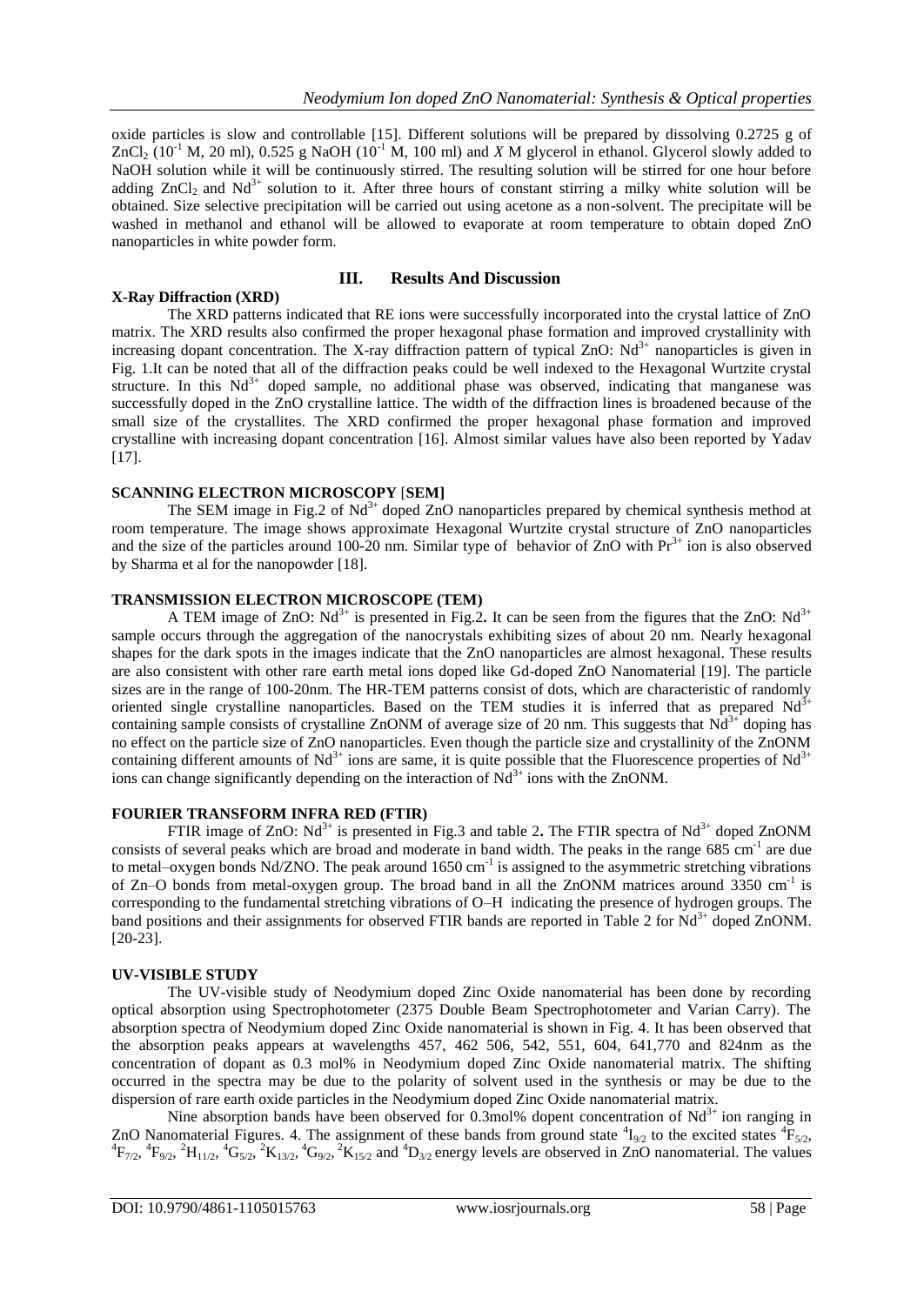(table 3) of Slater – Condon ( $F_k$ ), Racah ( $E^k$ ) and Lande'( $\zeta_{4f}$ ) parameters have been computed by using the observed energies of the bands,  $E_{0i}$  and partial derivatives by the help of partial regression method [24].

#### **JUDD OFELT INTENSITY PARAMETERS:**

A model to calculate radiative transition probabilities between electronic energy levels of trivalent rareearth ions in solids has been developed by Judd [25] and by Ofelt [26]. The J-O model has been applied to several rare-earth-doped crystalline solids [27-29] and such studies have recently led to the prediction [30, 31] and observation of new crystalline rare-earth lasers.

These parameters show in table 4 the general tendency  $\Omega_2 < \Omega_4 < \Omega_6$ . The same tendency is observed for Nd<sup>3+</sup> ion in ZnONM. The  $\Omega_{\lambda}$  parameters are very important since they are used in the calculation of laser parameters.  $\Omega_2$  parameter involves the long range terms in the crystal field potential and is most sensitive to the local structural changes. The intensity of  ${}^4I_{9/2} \rightarrow {}^4G_{5/2}$ ,  ${}^2G_{7/2}$  transition is the principal determiners of the  $\Omega_2$ . This transition satisfies the selection rule  $|\Delta J| \le 2$  and is known as hypersensitive transition. A good agreement is found between the calculated and experimental line strengths.

#### **FLUORESCENCE STUDY**

Fluorescence spectra of Neodymium doped Zinc Oxide nanomaterial samples are shown in Figure 5 and tables 5-7. Fluorescence study of Neodymium doped Zinc Oxide nanomaterial in which the concentration of dopant as 0.3 mol% shows emission peaks at wavelength 882.2, 1046 1380 and 1403nm. It has been observed from fluorescence spectra that the emission peak has maximum intensity at concentration 0.3mol% corresponding to wavelength 1048nm. A slight shifting has been observed in the spectra as concentration of dopants changes in the host matrix. The spectra show narrow emission peaks resulting from 4f-4f transitions within Nd<sup>3+</sup> ions, with the most intense peak at 1046 nm corresponding to the  ${}^4F_{3/2} \rightarrow {}^4I_{11/2}$  transition. Three other peaks are observed at 882.6 nm  ${}^{4}F_{3/2} \rightarrow {}^{4}I_{9/2}$ , 1383 nm  ${}^{4}F_{3/2} \rightarrow {}^{4}I_{13/2}$  and 1408 nm  ${}^{4}F_{3/2} \rightarrow {}^{4}I_{15/2}$  respectively.

#### **RADIATIVE PROPERTIES**

The fluorescence spectra of  $Nd^{3+}$  doped ZnONM have been recorded and presented in Figs.5 The spontaneous emission probability (A) values has been calculated for the fluorescence bands at 882.6nm. Fluorescence branching ratio ( $\beta$ ) ZnONMNd<sup>3+</sup> have been calculated for different transitions The radiative life time  $\tau$  for a transition is reciprocal of spontaneous emission probability A. The stimulated emission crosssection,  $\sigma_p$  is calculated using the observed peak values of the fluorescence  $\lambda_p$ , their effective line width. Similar type results are also consistent with other rare earth metal ions doped like Sm-doped ZnO Nanomaterial [32].

#### **IV. Conclusion**

ZnO:  $Nd^{3+}$  nanomaterial were successfully prepared by Chemical synthesis method. The crystal structure and surface of nanomaterials were analyzed by X-ray diffraction, TEM, FTIR, Absorption and Fluorescence characters were studied by high-resolution Fluorescence with 583nm excited wavelength. In the  $Nd<sup>3+</sup>$ doped ZnO Nanomaterials, the diffraction peaks are almost similar. It is possible for  $Nd<sup>3+</sup>$  ions cooperate with the matrix of ZnO particles to form Nd-Zn-O solid solutions. The X-ray diffraction and TEM results show that our samples are nanomaterials with particle size about 100–10 nm. SEM image shows approximate Hexagonal shape to ZnO nanoparticles and the size of the particles around 100-20nm. It demonstrates clearly the formation of Hexagonal ZnO nanoparticles, and change of the morphology of the nanoparticles with the  $Nd<sup>3+</sup>$  different ions concentration The FTIR spectra of Nd<sup>3+</sup> doped ZnONM consists of several peaks which are broad and moderate in band width..

 The spectroscopic properties of RE ions doped ZnONM have been analyzed on the basis of Judd-Ofelt theory. Judd - Ofelt intensity parameters  $\Omega_2$ ,  $\Omega_4$  and  $\Omega_6$  have been computed Nd<sup>3+</sup> doped Zinc Oxide Nanomaterial specimens. Fluorescence spectra were studied in detail. They have strong PL intensity and their color can be modified by concentration of  $Nd^{3+}$ . The promising material for imaging technology, excited by He-Cd laser, ZnO:  $Nd^{3+}$  also be excited by a 583nm diode. The optimal concentration of  $Nd^{3+}$  is 0.3mol%. ZnO:  $Nd<sup>3+</sup>$  Nanomaterial have been the subject of much research due to their wide application in semiconductorelectronic technologies. The influence of concentration has been discussed. The neodymium doped ZnONMNd specimen, suggesting that, these transitions are to be used as a laser transition. We used photocatalytic and sonocatalytic techniques independently for degradation of organic dyes. These both techniques can be used collectively for fast degradation of organic dyes.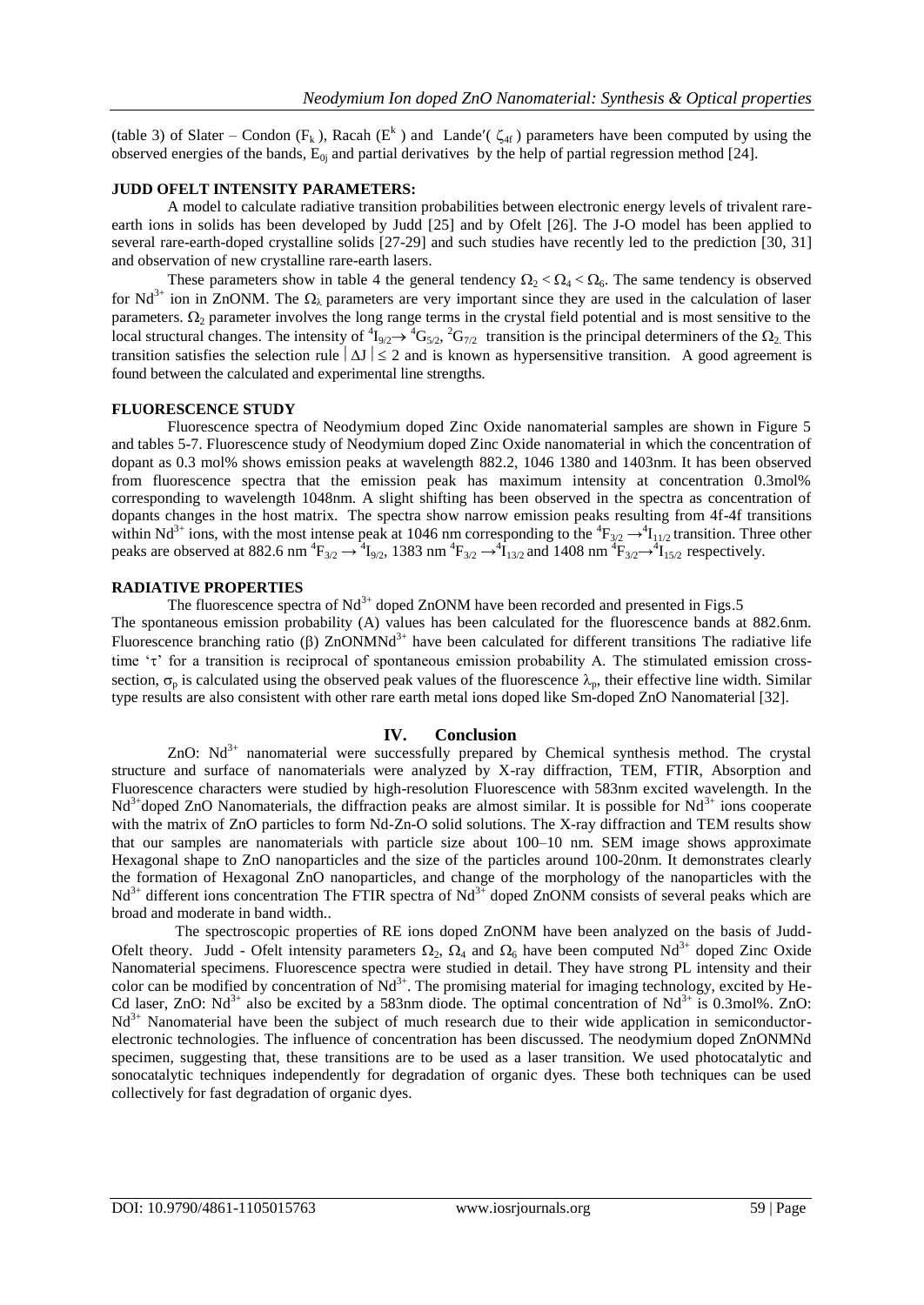

Fig .1-XRD pattern of ZnO Nanomaterial with 0.3mol% of Nd<sup>3+</sup> ion



**SEM-ZnONd** 



**TEM-ZnONd** Fig. 2:- SEM and TEM micrograph ZnO Nanomaterial with 0.3mol% Nd<sup>+3</sup> ion.



Fig 3:- FTIR pattern of ZnO Nanomaterial with 0.3 mol% of Nd<sup>3+</sup>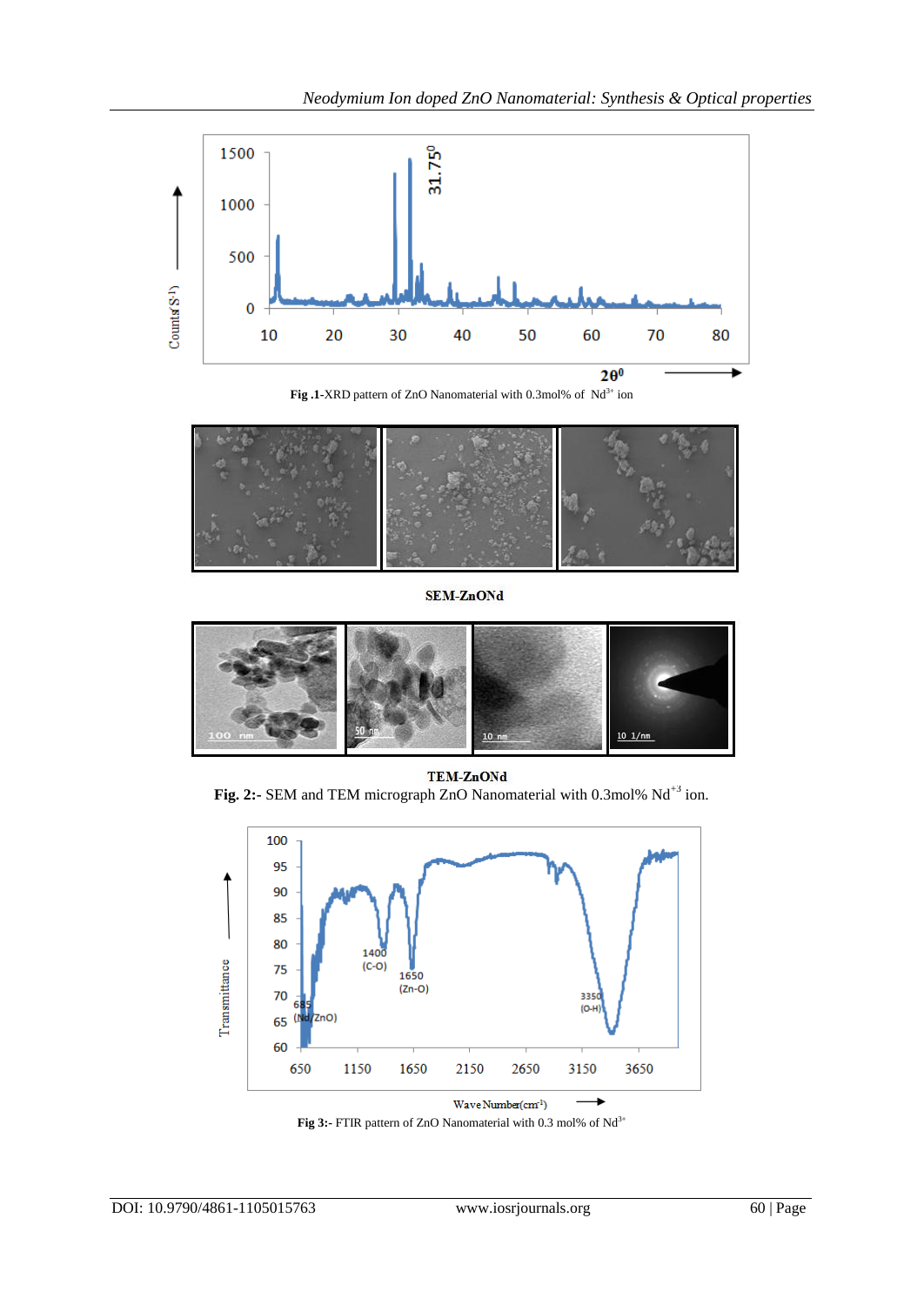

Fig. 4:- Absorption spectrum of ZnO Nanomaterial with 0.3 mol % Nd<sup>3+</sup> ion



**Fig.5**:- Fluorescence spectrum of ZnO Nanomaterial with 0.3 mol % Nd3<sup>+</sup> ion.

**TABLE 1:-** Observed peak height and sharp diffraction of Nd<sup>3+</sup> doped ZnO Nanomaterial with 0.3mol% concentration

| . <del>.</del> .<br>$\sim$<br>-<br>ZnO<br>$\%$<br>THQ.<br>. .<br>. |  |  |
|--------------------------------------------------------------------|--|--|
|                                                                    |  |  |

**TABLE 2:-**Observed band of Nd<sup>3+</sup> doped ZnO Nanomaterial with 0.3mol% Concentrations

| ZnONMNd                                | <b>Assignment</b> |
|----------------------------------------|-------------------|
| Wave Number<br>$\rm \Gamma \, cm^{-1}$ | <b>BONDS</b>      |
| 685                                    | Nd/ZnO            |
| 1400                                   | $C-O$             |
| 1650                                   | $Zn-O$            |
| 3350                                   | $O-H$             |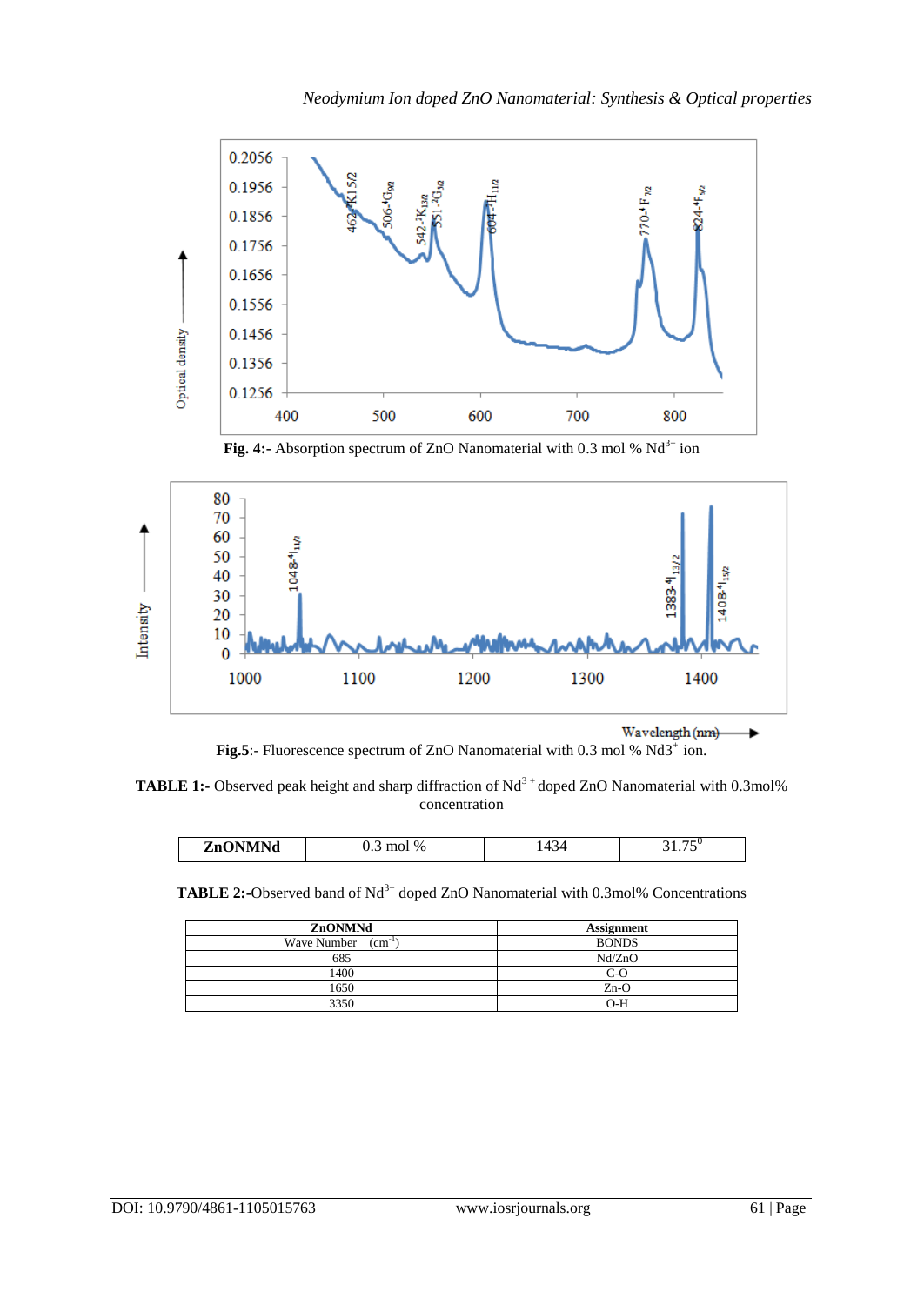| <b>PARAMETERS</b>                             | <b>FREE IONS</b> | ZnONMNd  |
|-----------------------------------------------|------------------|----------|
| $F_2$ (cm <sup>-1</sup> )                     | 331.09           | 335.63   |
| $F_4$ (cm <sup>-1</sup> )                     | 50.72            | 51.99    |
| $F_6$ (cm <sup>-1</sup> )                     | 5.15             | 5.04     |
| $\zeta_{4F}(cm^{-1})$                         | 884.00           | 882.24   |
| $E^1$ (cm <sup>-1</sup> )                     | 5024.00          | 5004.12  |
| $\overline{\mathrm{E}}^2$ (cm <sup>-1</sup> ) | 23.90            | 24.99    |
| $\overline{\mathrm{E}}^3(\mathrm{cm}^{-1})$   | 497.00           | 483.90   |
| $F_4/F_2$                                     | 0.15             | 0.17     |
| $\mathbf{F}_6/\mathbf{F}_2$                   | 0.02             | 0.013    |
| $\mathbf{E}^1/\mathbf{E}^3$                   | 10.11            | 9.674724 |
| $\mathbf{E}^2/\mathbf{E}^3$                   | 0.05             | 0.05     |
| B,                                            |                  | 0.8746   |
| $b_{1/2}$                                     |                  | 0.025    |

TABLE 3:-Computed values of Slater - Condon, Lande', Racah, Nephelauxetic ratio and Bonding parameters for 0.3mol% Nd<sup>3+</sup> doped ZnO Nanomaterial

**TABLE 4:-** Judd Ofelt Intensity Parameters for Nd<sup>3+</sup> doped ZnO Nanomaterial with 0.3mol% doping concentration

| Omega parameters                | ZnONMNd    |
|---------------------------------|------------|
|                                 | $0.3$ mol% |
| $\overline{\Omega_2}(10^{-20}$  | 1.25       |
| $\Omega_4(10^{-20}$             | 8.32       |
| $\overline{\Omega_6(10^{-20}})$ | 8.34       |
| $\Omega_4/\Omega_6$             | 0.99       |

**TABLE 5:-** Observed values of wavelength ( $\lambda$ ), energy (v) and half band width ( $\Delta \lambda_{eff}$ ) of various fluorescence peaks for Nd<sup>3+</sup> doped ZnO Nanomaterial with 0.3mol% doping concentration

| Dopant concentration | Excitation $\lambda$ (nm) | <b>Assignment</b>                                  | $\lambda(nm)$ | $\Delta\lambda_{\rm eff}$ (nm) |
|----------------------|---------------------------|----------------------------------------------------|---------------|--------------------------------|
|                      |                           | $\mathrm{^{4}F_{3/2}}$ .<br>19/2                   | 882.6         | 12.6                           |
| $0.3 \text{ mol}$ %  | 583                       | $^{4}F_{3/2}$<br>$\rightarrow$ $\mathbf{I}_{11/2}$ | 1048.0        | 100                            |
|                      |                           | ${}^{4}F_{3/2} \rightarrow {}^{4}I_{13/2}$         | 1383.0        | 100                            |
|                      |                           | $\rightarrow$ 1 <sub>15/2</sub>                    | 1408.0        | 100                            |

**TABLE 6:-** Spontaneous emission probability (A), Fluorescence Branching ratio (β) and Radiative time (τ) for various levels of  $Nd^{3+}$  doped Zinc Oxide Nanomaterial

| Dopant<br>concentra<br>tion | Excit<br>ation<br>$\lambda(nm)$ | Assignment                                                                               | $\lambda(nm)$    | $A(Sec-)$<br>$(10^{+3})$ | $\Delta\lambda_{\rm eff}$<br>(nm) |              | $\tau$ (µ<br>sec) |
|-----------------------------|---------------------------------|------------------------------------------------------------------------------------------|------------------|--------------------------|-----------------------------------|--------------|-------------------|
| $0.3$ mol $%$               |                                 | ${}^{4}F_{3/2} \rightarrow {}^{4}I_{9/2}$                                                | 882.6            | 1.91<br>2.00             | 12.60<br>100.00                   | 4.40         | 376.00<br>501.00  |
|                             | 583                             | ${}^{4}F_{3/2} \rightarrow {}^{4}I_{11/2}$<br>${}^{4}F_{3/2} \rightarrow {}^{4}I_{13/2}$ | 1048.0<br>1383.0 | 0.40                     | 100.00                            | 0.46<br>0.09 | 247.00            |
|                             |                                 | ${}^{4}F_{3/2} \rightarrow {}^{4}I_{15/2}$                                               | 1408.0           | 0.002                    | 100.00                            | 0.06         | 376.00            |

| Dopant<br>concentration | <b>Excitation</b><br>$\lambda$ (nm) | <b>Assignment</b>                                                                                                             | $\lambda$ (nm)                      | $\sigma_p(10^{-20})$         |
|-------------------------|-------------------------------------|-------------------------------------------------------------------------------------------------------------------------------|-------------------------------------|------------------------------|
| $0.3$ mol $%$           | 583                                 | $^{4}F_{3/2}$<br>$I_{9/2}$<br>$\mathrm{^{4}F_{3/2}}$<br>$1_{11/2}$<br>${}^{4}F_{3/2}$<br>$1_{13/2}$<br>$^{4}F_{3/2}$<br>115/2 | 882.6<br>1048.0<br>1383.0<br>1408.0 | 2.80<br>6.47<br>3.97<br>2.80 |